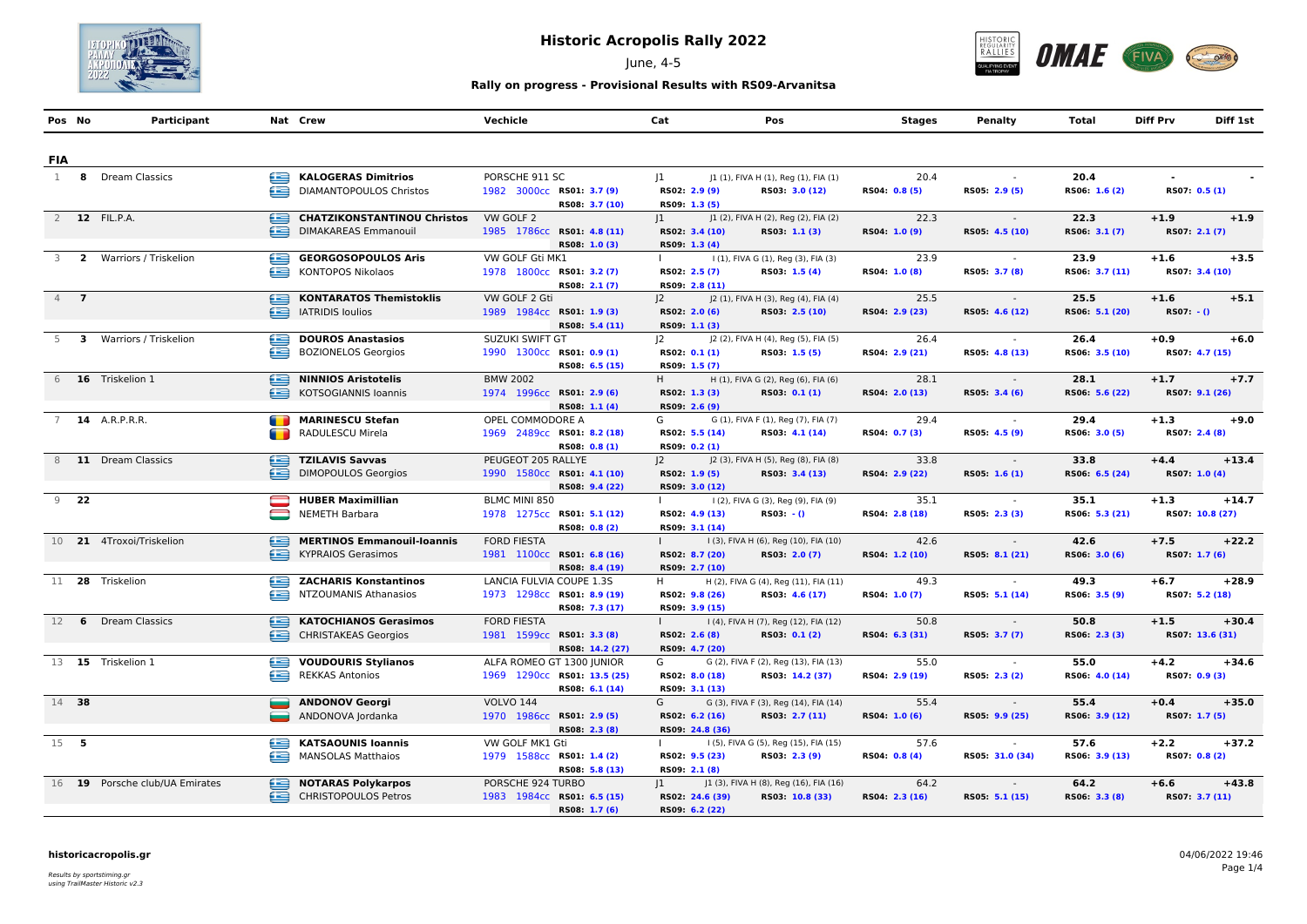

June, 4-5



## **Rally on progress - Provisional Results with RS09-Arvanitsa**

|       | Pos No  | Participant             |   | Nat Crew                         | Vechicle                         | Cat          |                  | Pos                                     | <b>Stages</b>   | <b>Penalty</b>   | Total           | <b>Diff Prv</b> | Diff 1st        |
|-------|---------|-------------------------|---|----------------------------------|----------------------------------|--------------|------------------|-----------------------------------------|-----------------|------------------|-----------------|-----------------|-----------------|
|       |         | 17 1 Warriors           |   | ARVANITIS Nikolaos               | LANCIA FULVIA COUPE 1.3S         | H            |                  | H (3), FIVA G (6), Reg (17), FIA (17)   | 69.1            | $\sim$           | 69.1            | $+4.9$          | $+48.7$         |
|       |         |                         |   | CHARALAMBAKI loanna              | 1972 1298cc RS01: 5.6 (13)       |              | RS02: 1.6 (4)    | RS03: 1.7 (6)                           | RS04: 0.2 (1)   | RS05: 2.8 (4)    | RS06: 8.4 (26)  |                 | RS07: 13.5 (29) |
|       |         |                         |   |                                  | RS08: 20.9 (33)                  |              | RS09: 14.4 (28)  |                                         |                 |                  |                 |                 |                 |
|       | 18 25   |                         |   | MOSCICKI Artur                   | NISSAN DATSUN 180B               |              |                  | I (6), FIVA G (7), Reg (18), FIA (18)   | 75.0            | <b>Contract</b>  | 75.0            | $+5.9$          | $+54.6$         |
|       |         |                         |   | <b>JUSZCZYK Mariusz</b>          | 1978 1595cc RS01: 43.0 (33)      |              | RS02: 5.5 (15)   | RS03: 10.6 (32)                         | RS04: 0.2 (2)   | RS05: 6.1 (17)   | RS06: 4.1 (16)  |                 | RS07: 3.9 (14)  |
|       |         |                         |   |                                  | RS08: 1.3 (5)                    |              | RS09: 0.3 (2)    |                                         |                 |                  |                 |                 |                 |
| 19 10 |         |                         |   | PALAVIDIS Manos                  | RENAULT 5 GT TURBO               | 1            |                  | J1 (4), FIVA H (9), Reg (19), FIA (19)  | 78.1            |                  | 78.1            | $+3.1$          | $+57.7$         |
|       |         |                         |   | PALAVIDI Maria                   | 1985 1397cc RS01: 2.7 (4)        |              | RS02: 1.0 (2)    | RS03: 2.2 (8)                           | RS04: 2.2 (14)  | RS05: 4.6 (11)   | RS06: 4.9 (19)  |                 | RS07: 5.8 (20)  |
|       |         |                         |   |                                  | RS08: 13.4 (26)                  |              | RS09: 41.3 (42)  |                                         |                 |                  |                 |                 |                 |
|       |         | 20 37 FIL.P.A.          |   | NIKOLAIDIS Antonios              | ALFA ROMEO ALFETTA GT            |              |                  | I (7), FIVA G (8), Reg (20), FIA (20)   | 80.2            | $\sim 100$       | 80.2            | $+2.1$          | $+59.8$         |
|       |         |                         |   | BELLOS Nikolaos                  | 1978 1962cc RS01: 6.8 (17)       |              | RS02: 13.1 (29)  | RS03: 18.1 (40)                         | RS04: 2.9 (20)  | RS05: 7.7 (19)   | RS06: 11.5 (32) |                 | RS07: 5.5 (19)  |
|       |         |                         |   |                                  | RS08: 8.6 (21)                   |              | RS09: 6.0 (21)   |                                         |                 |                  |                 |                 |                 |
|       |         | 21 31 WeberSeas Team    |   | MITROPOULOS Charalambos          | ALFA ROMEO 75 1.8 TURBO AMERICA2 |              |                  | J2 (4), FIVA H (10), Reg (22), FIA (21) | 86.0            |                  | 86.0            | $+5.8$          | $+65.6$         |
|       |         |                         |   | MITROPOULOS Ioannis              | 1989 1779cc RS01: 12.1 (21)      |              | RS02: 8.8 (21)   | RS03: 5.2 (19)                          | RS04: 5.5 (29)  | RS05: 24.5 (30)  | RS06: 6.0 (23)  |                 | RS07: 7.3 (21)  |
|       |         |                         |   |                                  | RS08: 12.0 (24)                  |              | RS09: 4.6 (17)   |                                         |                 |                  |                 |                 |                 |
|       |         | 22 <b>20</b> A.R.P.R.R. |   | MIHAI-ALEXANDRU Hatisi           | <b>FORD CAPRI</b>                | G –          |                  | G (5), FIVA F (4), Reg (23), FIA (22)   | 93.8            | <b>Contract</b>  | 93.8            | $+7.8$          | $+73.4$         |
|       |         |                         |   | MIHAI-ALEXANDRU Hatisi           | 1970 1994cc RS01: 19.0 (28)      |              | RS02: 12.6 (28)  | RS03: 23.3 (44)                         | RS04: 2.5 (17)  | RS05: 5.8 (16)   | RS06: 4.4 (17)  |                 | RS07: 7.7 (24)  |
|       |         |                         |   |                                  | RS08: 10.8 (23)                  |              | RS09: 7.7 (25)   |                                         |                 |                  |                 |                 |                 |
|       |         | 23 <b>40</b> ARSOE      |   | NTOULIAS Leonidas                | TOYOTA COROLLA KE20              |              |                  | G (6), FIVA F (5), Reg (24), FIA (23)   | 98.1            | $\sim$           | 98.1            | $+4.3$          | $+77.7$         |
|       |         |                         |   | NTOULIAS Michail                 | 1970 1166cc RS01: 13.1 (23)      |              | RS02: 12.4 (27)  | RS03: 5.1 (18)                          | RS04: 14.0 (39) | RS05: 8.5 (23)   | RS06: 11.6 (33) |                 | RS07: 9.0 (25)  |
|       |         |                         |   |                                  | RS08: 8.6 (20)                   |              | RS09: 15.8 (30)  |                                         |                 |                  |                 |                 |                 |
|       | 24 32   |                         |   | <b>SARRIS Georgios</b>           | PORSCHE 924                      | H.           |                  | H (4), FIVA G (10), Reg (25), FIA (24)  | 110.9           | $\sim 10^7$      | 110.9           | $+12.8$         | $+90.5$         |
|       |         |                         |   | GOURGOURAS Dionisios             | 1976 1984cc RS01: 9.8 (20)       |              | RS02: 4.5 (12)   | RS03: 4.4 (15)                          | RS04: 8.0 (34)  | RS05: 26.7 (33)  | RS06: 8.5 (27)  |                 | RS07: 3.8 (12)  |
|       |         |                         |   |                                  | RS08: 27.0 (37)                  |              | RS09: 18.2 (31)  |                                         |                 |                  |                 |                 |                 |
|       | 25 51   |                         |   | <b>PITARAKIS Andreas</b>         | FORD ESCORT RS2000               | YT           |                  | YT (1), FIVA YT (1), Reg (26), FIA (25) | 144.4           |                  | 144.4           | $+33.5$         | $+124.0$        |
|       |         |                         |   | MELANITIS lakovos                | 1994 1988cc RS01: 12.9 (22)      |              | RS02: 14.0 (30)  | RS03: 10.4 (31)                         | RS04: 6.9 (33)  | RS05: 13.6 (26)  | RS06: 10.8 (30) |                 | RS07: 11.7 (28) |
|       |         |                         |   |                                  | RS08: 34.7 (38)                  |              | RS09: 29.4 (37)  |                                         |                 |                  |                 |                 |                 |
|       |         | 26 47 Triskelion        |   | ANTONOPOULOS Aris                | <b>MG B ROADSTER</b>             | G            |                  | G (7), FIVA F (6), Reg (27), FIA (26)   | 158.8           | <b>Contract</b>  | 158.8           | $+14.4$         | $+138.4$        |
|       |         |                         |   | CHEIRDARIS Alexandros            | 1969 1798cc RS01: 50.2 (36)      |              | RS02: 19.5 (34)  | RS03: 4.6 (16)                          | RS04: 1.6 (11)  | RS05: 8.3 (22)   | RS06: 4.5 (18)  |                 | RS07: 51.1 (40) |
|       |         |                         |   |                                  | RS08: 14.3 (28)                  |              | RS09: 4.7 (19)   |                                         |                 |                  |                 |                 |                 |
|       | $27$ 57 |                         |   | MORAITIS Nikolaos                | LADA BA3 2101                    |              |                  | I (8), FIVA G (11), Reg (28), FIA (27)  | 172.6           |                  | 172.6           | $+13.8$         | $+152.2$        |
|       |         |                         | œ | CHATZIKONSTANTINOU Ioannis       | 1979 1198cc RS01: 16.8 (26)      |              | RS02: 14.5 (32)  | RS03: 7.9 (24)                          | RS04: 1.8 (12)  | RS05: 66.6 (40)  | RS06: 11.3 (31) |                 | RS07: 26.8 (37) |
|       |         |                         |   |                                  | RS08: 25.5 (36)                  |              | RS09: 1.4 (6)    |                                         |                 |                  |                 |                 |                 |
|       |         | 28 33 FIL.P.A.          | e | <b>PAPADAKIS Ilias</b>           | PORSCHE 911 T TARGA              | G            |                  | G (8), FIVA G (12), Reg (29), FIA (28)  | 238.2           | $\sim$           | 238.2           | $+65.6$         | $+217.8$        |
|       |         |                         |   | PAPADAKI Virginia                | 1971 2195cc RS01: 91.2 (39)      |              | RS02: 29.7 (40)  | RS03: 15.8 (38)                         | RS04: 13.2 (37) | RS05: 14.6 (28)  | RS06: 12.5 (34) |                 | RS07: 23.3 (34) |
|       |         |                         |   |                                  | RS08: 16.5 (31)                  |              | RS09: 21.4 (33)  |                                         |                 |                  |                 |                 |                 |
|       | 29 24   |                         | œ | <b>ARVANITIS Dimitrios</b>       | TOYOTA CELICA ST                 | H.           |                  | H (5), FIVA G (13), Reg (30), FIA (29)  | 253.9           |                  | 253.9           | $+15.7$         | $+233.5$        |
|       |         |                         |   | ZAFEIRIOU Eleni                  | 1973 1589cc RS01: 13.3 (24)      |              | RS02: 9.6 (25)   | RS03: 5.6 (21)                          | RS04: 2.3 (15)  | RS05: 209.6 (46) | RS06: 2.4 (4)   |                 | RS07: 2.9 (9)   |
|       |         |                         |   |                                  | RS08: 3.7 (9)                    |              | RS09: 4.5 (16)   |                                         |                 |                  |                 |                 |                 |
|       | 30 55   |                         |   | SAKELARIADIS Georgios            | TOYOTA COROLLA 1.6 Gti           | $ 2 \rangle$ |                  | J2 (5), FIVA H (11), Reg (31), FIA (30) | 307.1           | <b>Contract</b>  | 307.1           | $+53.2$         | $+286.7$        |
|       |         |                         |   | GENERALIS Nikolaos               | 1989 1587cc RS01: 22.4 (29)      |              | RS02: 19.9 (35)  | RS03: 16.5 (39)                         | RS04: 29.0 (46) | RS05: 24.5 (29)  | RS06: 46.6 (46) |                 | RS07: 93.9 (47) |
|       |         |                         |   |                                  | RS08: 41.8 (40)                  |              | RS09: 12.5 (27)  |                                         |                 |                  |                 |                 |                 |
|       |         | 31 9 FIL.P.A.           |   | <b>GEORGAKOPOULOS Georgios</b>   | MORRIS MINI 1000                 | G            |                  | G (9), FIVA F (7), Reg (32), FIA (31)   | 398.1           | $\sim$           | 398.1           | $+91.0$         | $+377.7$        |
|       |         |                         |   | <b>BINIAKOU Nasia</b>            | 1967 999cc RS01: 5.8 (14)        |              | RS02: 4.3 (11)   | RS03: 8.7 (27)                          | RS04: 13.7 (38) | RS05: 14.5 (27)  | RS06: 10.8 (29) |                 | RS07: 4.8 (16)  |
|       |         |                         |   |                                  | RS08: 6.7 (16)                   |              | RS09: 328.8 (53) |                                         |                 |                  |                 |                 |                 |
|       | 32 29   |                         |   | <b>ROGERS Neil</b>               | LANCIA APPIA S3                  | E.           |                  | E (1), FIVA F (8), Reg (33), FIA (32)   | 409.0           | $\sim$           | 409.0           | $+10.9$         | $+388.6$        |
|       |         |                         |   | Giorgos Dagres                   | 1961 1091cc RS01: 255.7 (44)     |              | RS02: 35.2 (41)  | RS03: 30.6 (46)                         | RS04: 6.3 (30)  | RS05: 26.1 (32)  | RS06: 8.1 (25)  |                 | RS07: 14.2 (32) |
|       |         |                         |   |                                  | RS08: 22.8 (34)                  |              | RS09: 10.0 (26)  |                                         |                 |                  |                 |                 |                 |
|       | 33 54   |                         | œ | <b>CHATZICHRISTOU Anastasios</b> | NISSAN BLUEBIRD                  | $ 2\rangle$  |                  | J2 (6), FIVA H (12), Reg (34), FIA (33) | 435.3           |                  | 435.3           | $+26.3$         | $+414.9$        |
|       |         |                         |   | THEOPHANOPOULOS Dimitrios        | 1990 1598cc RS01: 46.9 (35)      |              | RS02: 48.0 (44)  | RS03: 13.5 (36)                         | RS04: 9.3 (36)  | RS05: 6.1 (18)   | RS06: 29.2 (41) |                 | RS07: 26.9 (38) |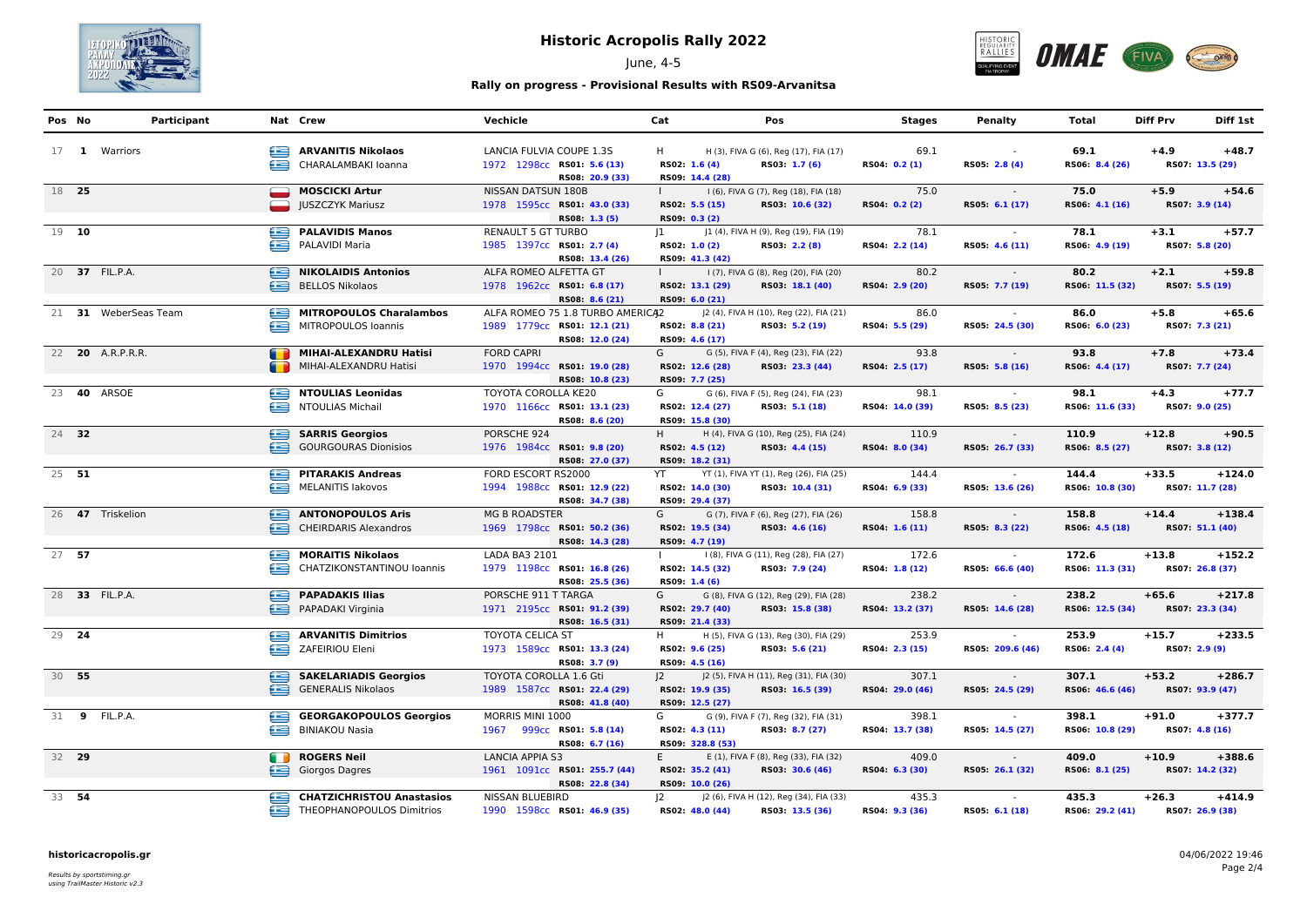

June, 4-5



## **Rally on progress - Provisional Results with RS09-Arvanitsa**

| Pos No |       | Participant       |   | Nat Crew                          | Vechicle              |                                   | Cat         |                  | Pos                                                   | <b>Stages</b>    | Penalty          | Total            | <b>Diff Prv</b> | Diff 1st         |
|--------|-------|-------------------|---|-----------------------------------|-----------------------|-----------------------------------|-------------|------------------|-------------------------------------------------------|------------------|------------------|------------------|-----------------|------------------|
|        |       |                   |   |                                   |                       | RS08: 98.9 (46)                   |             | RS09: 156.5 (46) |                                                       |                  |                  |                  |                 |                  |
|        |       | 34 56 Triskelion  |   | <b>PSACHOS Dimitrios</b>          | FIAT 128 RALLY        |                                   | H.          |                  | H (6), FIVA G (14), Reg (35), FIA (34)                | 464.5            |                  | 464.5            | $+29.2$         | $+444.1$         |
|        |       |                   | œ | POLITIS Ioannis                   |                       | 1973 1301cc RS01: 46.8 (34)       |             | RS02: 55.8 (45)  | RS03: 10.3 (30)                                       | RS04: 23.8 (45)  | RS05: 56.9 (37)  | RS06: 45.2 (45)  |                 | RS07: 80.5 (45)  |
|        |       |                   |   |                                   |                       | RS08: 84.7 (44)                   |             | RS09: 60.5 (43)  |                                                       |                  |                  |                  |                 |                  |
|        |       | 35 61 Benos bros  | ఆ | <b>BENOS Aggelos</b>              | ALFA ROMEO SPIDER S4  |                                   | YT          |                  | YT (2), FIVA I (1), Reg (36), FIA (35)                | 475.1            |                  | 475.1            | $+10.6$         | $+454.7$         |
|        |       |                   |   | <b>BENOS Panos</b>                |                       | 1992 1962cc RS01: 52.9 (37)       |             | RS02: 20.5 (37)  | RS03: 9.7 (29)                                        | RS04: 5.3 (28)   | RS05: 8.8 (24)   | RS06: 19.4 (38)  |                 | RS07: 18.7 (33)  |
|        |       |                   |   |                                   |                       | RS08: 42.0 (41)                   |             | RS09: 297.8 (52) |                                                       |                  |                  |                  |                 |                  |
| 36 62  |       |                   | e | <b>POULIERIS Nikolaos</b>         | PEUGEOT 206           |                                   | <b>YT</b>   |                  | YT (3), FIVA YT (2), Reg (37), FIA (36)               | 542.4            | $\sim$ $-$       | 542.4            | $+67.3$         | $+522.0$         |
|        |       |                   |   | PAPAKONSTANTINOU Aris             |                       | 2002 1598cc RS01: 494.2 (47)      |             | RS02: 6.8 (17)   | RS03: 5.5 (20)                                        | RS04: 6.8 (32)   | RS05: 8.0 (20)   | RS06: 0.7 (1)    |                 | RS07: 7.5 (23)   |
|        |       |                   |   |                                   |                       | RS08: 5.4 (12)                    |             | RS09: 7.5 (24)   |                                                       |                  |                  |                  |                 |                  |
|        | 37 35 |                   | œ | <b>TZAVARAS Georgios</b>          | BMW 1600-2            |                                   | G           |                  | G (10), FIVA F (9), Reg (38), FIA (37)                | 638.4            |                  | 638.4            | $+96.0$         | $+618.0$         |
|        |       |                   | œ | <b>BEKAS Konstantinos</b>         |                       | 1970 1575cc RS01: 172.5 (42)      |             | RS02: 43.5 (43)  | RS03: 8.2 (26)                                        | RS04: 21.7 (44)  | RS05: 25.9 (31)  | RS06: 285.6 (49) |                 | RS07: 53.5 (41)  |
|        |       |                   |   |                                   |                       | RS08: 12.2 (25)                   |             | RS09: 15.3 (29)  |                                                       |                  |                  |                  |                 |                  |
| 38 27  |       |                   |   | TSEKERIS Alexandros               | BMW 1600-2            |                                   | G           |                  | G (11), FIVA F (10), Reg (39), FIA (38)               | 693.7            | $\sim$           | 693.7            | $+55.3$         | $+673.3$         |
|        |       |                   |   | AFENTAKIS Gerasimos               |                       | 1969 1575cc RS01: 289.9 (45)      |             | RS02: 114.9 (49) | RS03: 46.8 (49)                                       | RS04: 53.0 (49)  | RS05: 52.0 (36)  | RS06: 32.9 (42)  |                 | RS07: 55.3 (42)  |
|        |       |                   |   |                                   |                       | RS08: 16.3 (30)                   |             | RS09: 32.6 (40)  |                                                       |                  |                  |                  |                 |                  |
| 39 43  |       |                   |   | VLACHOS Christos                  |                       | ALFA ROMEO GIULIETTA 750 SPIDER E |             |                  | E (2), FIVA E (1), Reg (40), FIA (39)                 | 729.7            | $\sim$           | 729.7            | $+36.0$         | $+709.3$         |
|        |       |                   | e | PETROPOULOU Effrosyni             |                       | 1960 1290cc RS01: 600.0 (49)      |             | RS02: 9.4 (22)   | RS03: 9.0 (28)                                        | RS04: 5.2 (27)   | RS05: 71.6 (41)  | RS06: 10.3 (28)  |                 | RS07: 3.9 (13)   |
|        |       |                   |   |                                   |                       | RS08: 15.6 (29)                   |             | RS09: 4.7 (18)   |                                                       |                  |                  |                  |                 |                  |
|        |       | 40 39 SISA        |   | <b>PITARAKIS Georgios</b>         | FORD ESCORT RS1600i   |                                   | 1           |                  | J1 (5), FIVA H (13), Reg (41), FIA (40)               | 762.3            | $\sim$           | 762.3            | $+32.6$         | $+741.9$         |
|        |       |                   |   | <b>MELANITIS Ilias</b>            |                       | 1985 1587cc RS01: 114.7 (41)      |             | RS02: 116.4 (50) | RS03: 26.4 (45)                                       | RS04: 36.1 (47)  | RS05: 96.4 (42)  | RS06: 17.1 (36)  |                 | RS07: 89.7 (46)  |
|        |       |                   |   |                                   |                       | RS08: 86.5 (45)                   |             | RS09: 179.0 (48) |                                                       |                  |                  |                  |                 |                  |
| 41 53  |       |                   | e | <b>ANDRIOPOULOS Miltiadis</b>     | TOYOTA COROLLA AE92   |                                   | $ 2\rangle$ |                  | J2 (7), FIVA H (14), Reg (42), FIA (41)               | 836.6            |                  | 836.6            | $+74.3$         | $+816.2$         |
|        |       |                   |   | DONTA Ismini-Niki                 |                       | 1989 1598cc RS01: 243.2 (43)      |             | RS02: 61.2 (46)  | RS03: 62.8 (50)                                       | RS04: 94.7 (50)  | RS05: 109.3 (43) | RS06: 93.8 (47)  |                 | RS07: 25.1 (36)  |
|        |       |                   |   |                                   |                       | RS08: 75.1 (43)                   |             | RS09: 71.4 (44)  |                                                       |                  |                  |                  |                 |                  |
|        |       | 42 59 ALMA Aigiou | ⊜ | <b>KARAMPELAS Ilias</b>           | VW 1200               |                                   | G           |                  | G (12), FIVA F (11), Reg (43), FIA (42)               | 1038.8           | $\sim 10^{-11}$  | 1038.8           | $+202.2$        | $+1018.4$        |
|        |       |                   |   | CHASIOTIS Fanis                   |                       | 1967 1192cc RS01: 600.0 (52)      |             | RS02: 14.5 (31)  | RS03: 6.4 (22)                                        | RS04: 5.1 (26)   | RS05: 301.3 (48) | RS06: 18.6 (37)  |                 | RS07: 7.4 (22)   |
|        |       |                   |   |                                   |                       | RS08: 64.1 (42)                   |             | RS09: 21.4 (32)  |                                                       |                  |                  |                  |                 |                  |
| 43 58  |       |                   | ఆ | <b>KOSMAS Aristotelis</b>         | MERCEDES BENZ 500 SEC |                                   | $ 1\rangle$ |                  | J1 (6), FIVA H (15), Reg (44), FIA (43)               | 1042.8           |                  | 1042.8           | $+4.0$          | $+1022.4$        |
|        |       |                   | œ | <b>KONTOS Stefanos</b>            |                       | 1984 4973cc RS01: 37.5 (32)       |             | RS02: 16.0 (33)  | RS03: 6.4 (23)                                        | RS04: 14.9 (40)  | RS05: 298.9 (47) | RS06: 600.0 (53) |                 | RS07: 13.5 (30)  |
|        |       |                   |   |                                   |                       | RS08: 24.4 (35)                   |             | RS09: 31.2 (39)  |                                                       |                  |                  |                  |                 |                  |
|        | 44 26 |                   | ఆ | <b>PAPANDREOU Dimitrios</b>       | BMW E21               |                                   | H.          |                  | H (7), FIVA G (15), Reg (45), FIA (44)                | 1100.6           | $\sim$           | 1100.6           | $+57.8$         | $+1080.2$        |
|        |       |                   |   | LOUVARIS Konstantinos             |                       | 1976 1575cc RS01: 18.0 (27)       |             | RS02: 8.2 (19)   | RS03: 11.5 (34)                                       | RS04: 16.8 (41)  | RS05: 61.7 (38)  | RS06: 27.6 (40)  |                 | RS07: 74.2 (43)  |
|        |       |                   |   |                                   |                       | RS08: 600.0 (53)                  |             | RS09: 282.6 (51) |                                                       |                  |                  |                  |                 |                  |
|        |       | 45 46 Triskelion  | ఆ | <b>BALANOU Elisavet</b>           | VW 1500               |                                   |             |                  | G G (13), FIVA F (12), Reg (46), Ladies (1), FIA (45) | 1235.5           | $\sim$           | 1235.5           | $+134.9$        | $+1215.1$        |
|        |       |                   | ≘ | PAPAIOANNOU AIKATERINI            |                       | 1969 1495cc RS01: 357.4 (46)      |             | RS02: 20.2 (36)  | RS03: 18.2 (41)                                       | RS04: 9.0 (35)   | RS05: 600.0 (50) | RS06: 15.4 (35)  |                 | RS07: 77.6 (44)  |
|        |       |                   |   |                                   |                       | RS08: 116.1 (48)                  |             | RS09: 21.6 (34)  |                                                       |                  |                  |                  |                 |                  |
|        |       | 46 <b>41 ELIA</b> | ⊜ | <b>PETROU Eleftherios</b>         | ALFA ROMEO ALFETTA GT |                                   | H.          |                  | H (8), FIVA G (16), Reg (47), FIA (46)                | 1264.8           | $\sim$           | 1264.8           | $+29.3$         | $+1244.4$        |
|        |       |                   | œ | <b>DIMAKOPOULOS Konstantinos</b>  |                       | 1976 1779cc RS01: 600.0 (53)      |             | RS02: 70.0 (47)  | RS03: 22.8 (43)                                       | RS04: 19.5 (43)  | RS05: 63.5 (39)  | RS06: 25.2 (39)  |                 | RS07: 167.3 (50) |
|        |       |                   |   |                                   |                       | RS08: 41.7 (39)                   |             | RS09: 254.8 (49) |                                                       |                  |                  |                  |                 |                  |
|        | 47 17 |                   |   | TSIOGKAS Christos                 | FORD ESCORT MK1 RS200 |                                   | G           |                  | G (14), FIVA F (13), Reg (48), FIA (47)               | 1306.9           | $\sim$           | 1306.9           | $+42.1$         | $+1286.5$        |
|        |       |                   |   | KOLLIOPOULOS Sotirios             |                       | 1968 1998cc RS01: 54.2 (38)       |             | RS02: 9.6 (24)   | RS03: 19.1 (42)                                       | RS04: 4.2 (25)   | RS05: 600.0 (51) | RS06: 600.0 (51) |                 | RS07: 4.9 (17)   |
|        |       |                   |   |                                   |                       | RS08: 8.4 (18)                    |             | RS09: 6.5 (23)   |                                                       |                  |                  |                  |                 |                  |
|        |       | 48 34 FIL.P.A.    | e | <b>TSIMIS Dimitrios</b>           |                       | MERCEDES BENZ W113 / 230 SL       | G           |                  | G (15), FIVA F (14), Reg (49), FIA (48)               | 1333.8           | $\sim$ $-$       | 1333.8           | $+26.9$         | $+1313.4$        |
|        |       |                   |   | KASOUNI / TSIMI Theodora          |                       | 1966 2306cc RS01: 33.6 (30)       |             | RS02: 24.1 (38)  | RS03: 8.1 (25)                                        | RS04: 3.4 (24)   | RS05: 600.0 (52) | RS06: 600.0 (52) |                 | RS07: 23.3 (35)  |
|        |       |                   |   |                                   |                       | RS08: 18.7 (32)                   |             | RS09: 22.6 (35)  |                                                       |                  |                  |                  |                 |                  |
| 49 49  |       |                   |   | <b>VYTOGIANNIS Georgios</b>       | PORSCHE 911           |                                   | $ 2\rangle$ |                  | J2 (8), FIVA H (16), Reg (50), FIA (49)               | 1439.9           | $\sim$           | 1439.9           | $+106.1$        | $+1419.5$        |
|        |       |                   |   | VYTOGIANNIS Nikolaos              |                       | 1988 3125cc RS01: 526.5 (48)      |             | RS02: 36.0 (42)  | RS03: 66.7 (51)                                       | RS04: 171.9 (51) | RS05: 45.4 (35)  | RS06: 41.3 (43)  |                 | RS07: 33.7 (39)  |
|        |       |                   |   |                                   |                       | RS08: 439.8 (51)                  |             | RS09: 78.6 (45)  |                                                       |                  |                  |                  |                 |                  |
|        |       | 50 <b>42 ELIA</b> |   | <b>Example 2</b> LAGIOS Miltiadis |                       | MERCEDES BENZ W191 / 170DS        |             |                  | E E (3), FIVA E (2), Reg (51), Oldest (1), FIA (50)   | 1656.9           | $\sim$           | 1656.9           | $+217.0$        | $+1636.5$        |
|        |       |                   |   | KOUTSIS Ioannis                   |                       | 1953 1783cc RS01: 600.0 (50)      |             | RS02: 180.4 (52) | RS03: 43.8 (47)                                       | RS04: 18.8 (42)  | RS05: 163.0 (45) | RS06: 44.7 (44)  |                 | RS07: 99.7 (48)  |
|        |       |                   |   |                                   |                       |                                   |             |                  |                                                       |                  |                  |                  |                 |                  |

#### **historicacropolis.gr** 04/06/2022 19:46